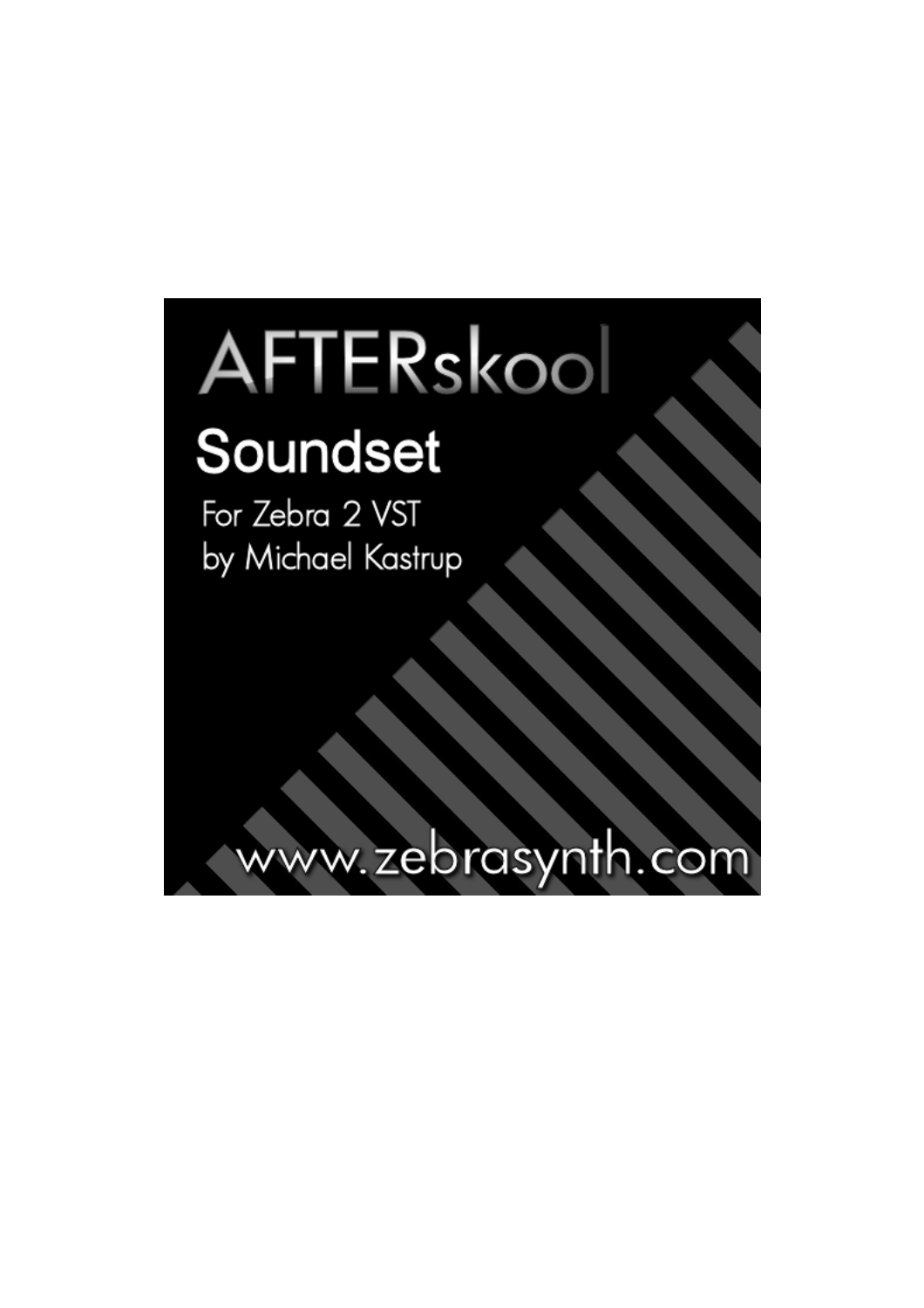

Available at http://www.zebrasynth.com

The Zebra AFTERskool Soundset is a follow up to the Oldskool Soundset but can be usefull on its own. The soundset includes 128 presets.

*Thanks to Urs at http://www.u-he.com and to all who supported the creation of this soundset.* 



*Michael Kastrup* Oct <sup>2008</sup>

# **Introduction**

*The AFTERskool Soundset is a mixed bag of goodies and soundwise we are still in the Old School category. My main focus have been around new Bass, Strings, Poly's and some emulations. In many cases I left out effects because I wanted a raw sounding soundset. There are no drums in this release except for 3 presets. Drums will follow as a sampled kit in another release.* 

*For Oldskool users I have prepared each preset within the appropriate directory so it might be an idea to just copy the content into the Oldskool Soundset. The new presets are left without MK\_ in the name so they should be easy to spot.* 

# **Installation**

Unpack the ZIP file which holds all relevant files for the soundset. Copy the Zebra AFTERskool directory with all its content to your Zebra preset folder:

Somewhere on my comp..\u-he\Zebra2.data\Presets\Zebra2

*If you are unsure where that somewhere is then try do a search for \*.H2P files on your comp, then something Zebra like is bound to show up.*

# **Some tips**

- 1. Always assume that the initial key for a patch is C3 unless noted in patch name.
- 2. Patches named with a + have additional XY controls on the performance page.
- 3. Pay attention to Velocity, Mod Wheel and Aftertouch on ALL patches.
- 4. Learn to get the most from your patches using the EQ on the Global FX page.
- 5. Protect your ears, browse patches at low volume until you are familiar with them.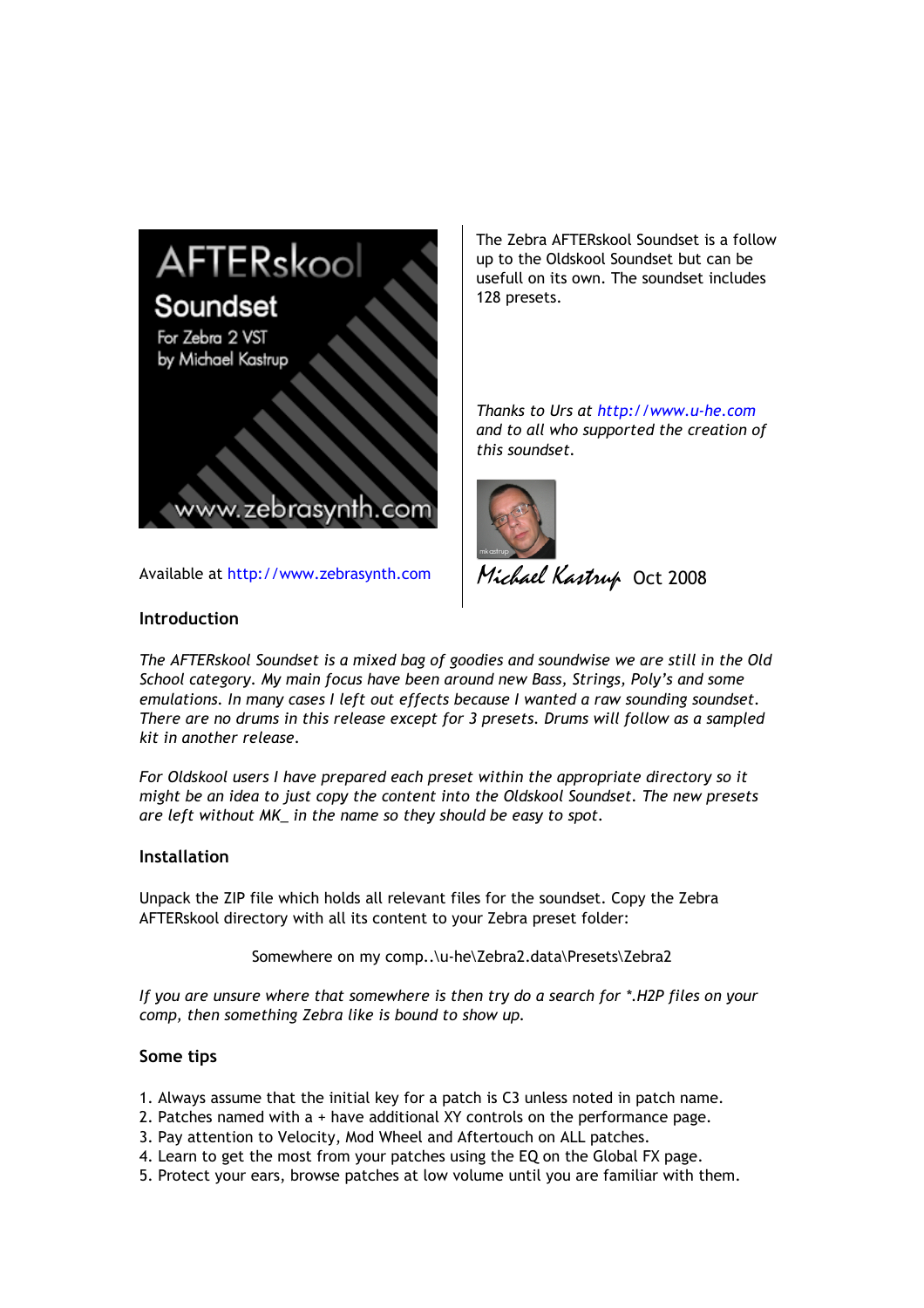# **License agreement and terms of use:**

1.

To use patches from the Zebra AFTERskool Soundset in your work you must purchase a license and agree to the following terms before use:

2.

Under no circumstances may any of the content from the Zebra AFTERskool Soundset be sampled,copied or resynthesized for use in any kind of commercial or free product.

Example:

 2.a) The included patches are for use in a musical composition and not as a starting ground for building a commercial library of synth samples.

3.

However, sampling is ok for as long as its part of a musical composition by the license holder.

Example:

 3.a) Sampling drum sounds from Zebra AFTERskool Soundset for use in a musical composition is ok as a license holder.

 3.b) Sampling drum sounds from Zebra AFTERskool Soundset for use in a commercial or free sound library is not ok.

 3.c) Sampling a patch for creative sound mangling is ok as long as its used in a musical composition by the license holder.

4. The license is bound to the email and person who purchases the product.

5. The license and the Zebra AFTERskool Soundset may not be given away or resold.

© Michael Kastrup, Oct 2008